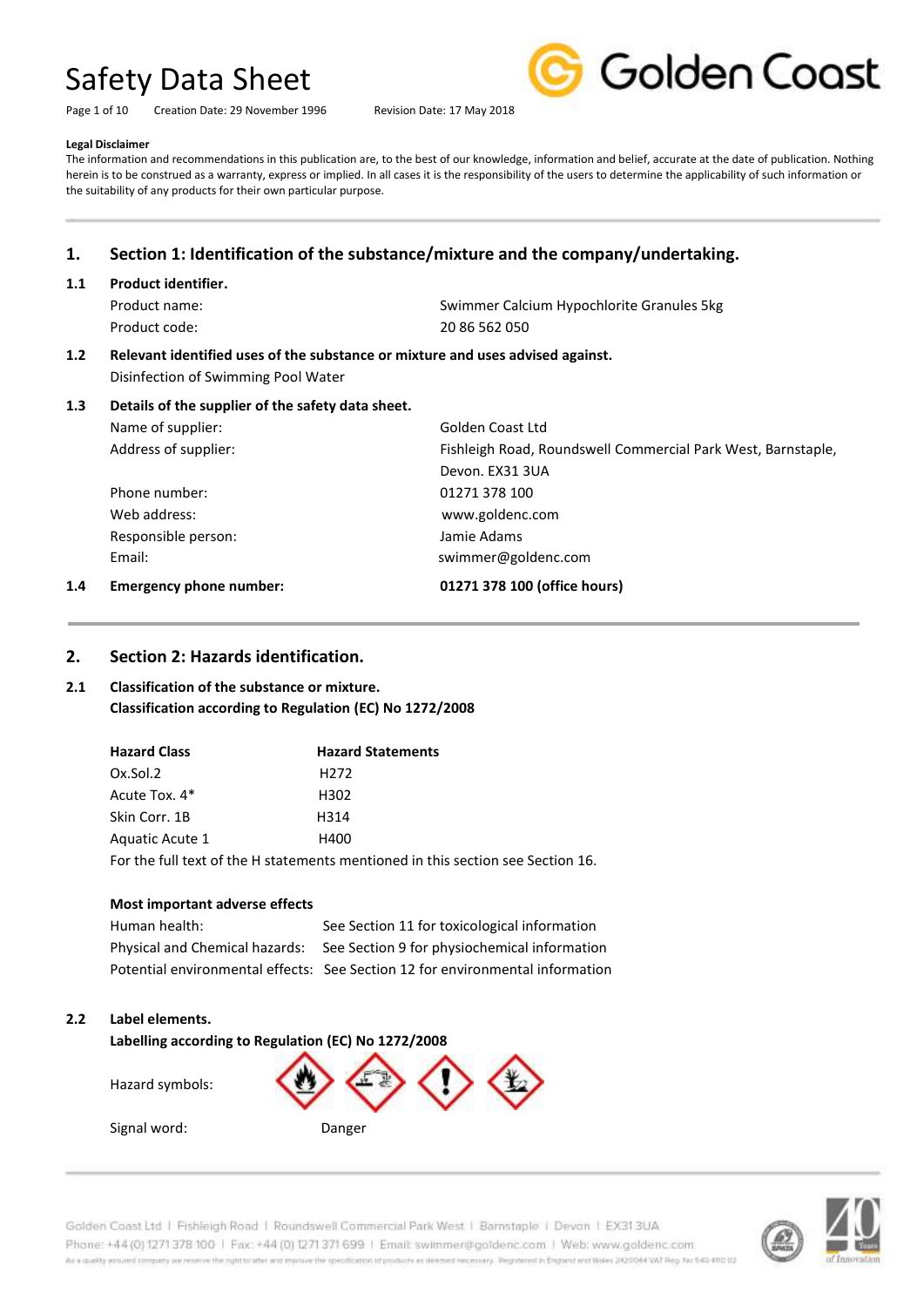Page 2 of 10 Creation Date: 29 November 1996 Revision Date: 17 May 2018



#### **Legal Disclaimer**

The information and recommendations in this publication are, to the best of our knowledge, information and belief, accurate at the date of publication. Nothing herein is to be construed as a warranty, express or implied. In all cases it is the responsibility of the users to determine the applicability of such information or the suitability of any products for their own particular purpose.

| Hazard statements:               | H272: May intensify fire; oxidiser<br>H314: Causes severe skin burn and eye damage<br>H400: Very toxic to aquatic life<br>H302: Harmful if swallowed<br>H335 + H336: May cause respiratory irritation. May cause drowsiness or dizziness<br>EUH031: Contact with acids liberates toxic gas                                                                                                                                                                                         |
|----------------------------------|------------------------------------------------------------------------------------------------------------------------------------------------------------------------------------------------------------------------------------------------------------------------------------------------------------------------------------------------------------------------------------------------------------------------------------------------------------------------------------|
|                                  | EUH2026: Warning! Do not use together with other products. May release dangerous<br>gasses (chlorine)                                                                                                                                                                                                                                                                                                                                                                              |
| <b>Precautionary statements:</b> | P102: Keep out of reach of children<br>P305+351+338: IF IN EYES: Rinse continuously with water for several minutes. Remove<br>contact lenses if present and easy to $do$ – continue rinsing<br>P280: Wear protective gloves/protective clothing/eye protection/face protection<br>P309+P310: If exposed or if you feel unwell: call a POISON CENTER or doctor/physician.<br>P405: Store locked up<br>P501 : Dispose of contents/container in accordance with national regulations. |

**Hazardous components which must be listed on the label** Calcium Hypochlorite

#### **2.3 Other hazards.**

Use biocides safely. Always read the label and product information before use

# **3. Section 3: Composition/information on ingredients.**

#### **3.2 Mixtures.**

Calcium Hypochlorite

| <b>Chemical Name</b> | %       | Cas No | <b>EINICS No</b> | R/H Phrases |
|----------------------|---------|--------|------------------|-------------|
| Calcium Hypochlorite | 70-100% |        |                  |             |

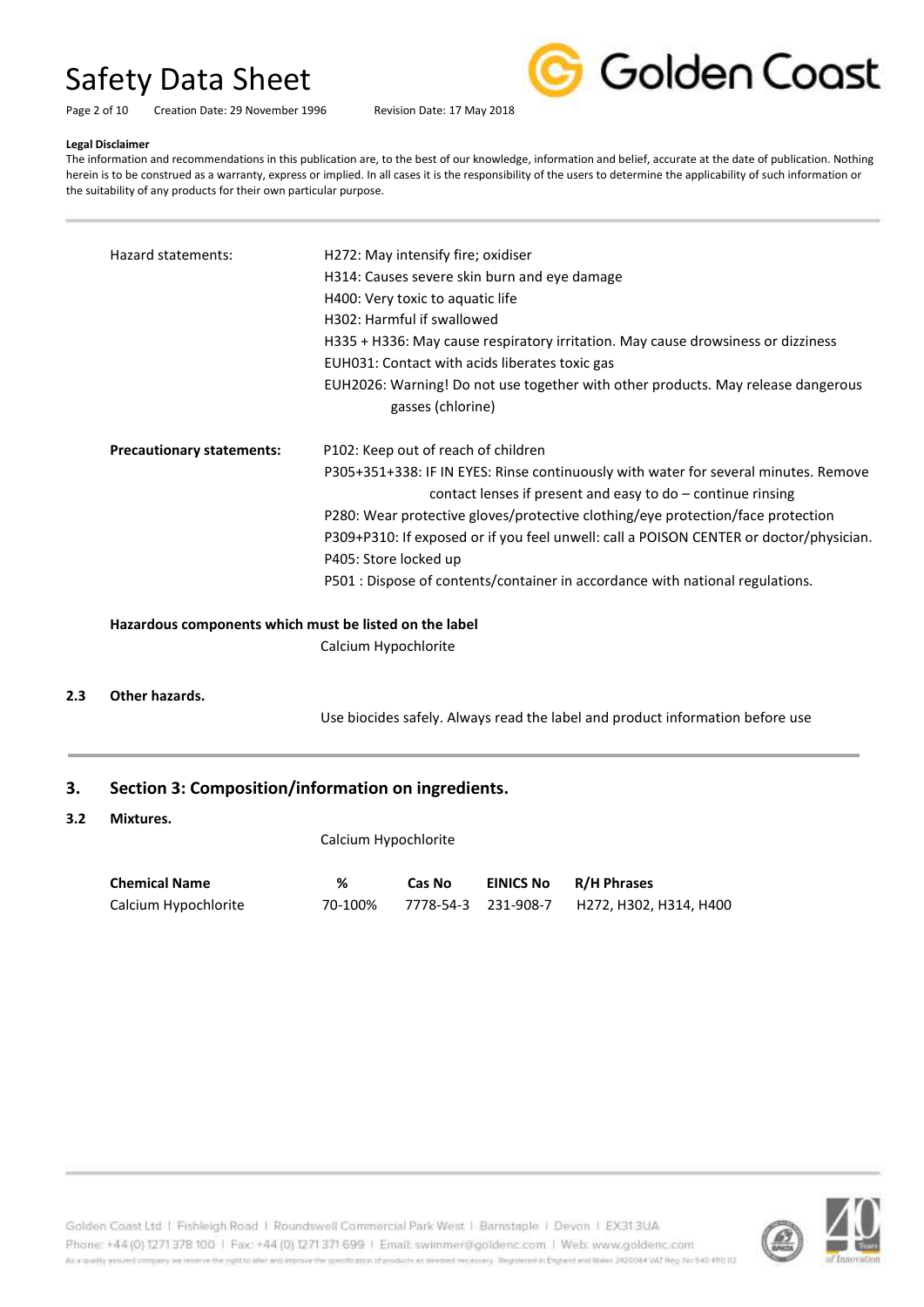Page 3 of 10 Creation Date: 29 November 1996 Revision Date: 17 May 2018



#### **Legal Disclaimer**

The information and recommendations in this publication are, to the best of our knowledge, information and belief, accurate at the date of publication. Nothing herein is to be construed as a warranty, express or implied. In all cases it is the responsibility of the users to determine the applicability of such information or the suitability of any products for their own particular purpose.

# **4. Section 4: First aid measures.**

| 4.1 | Description of first aid measures.                           |                                                                                                                            |
|-----|--------------------------------------------------------------|----------------------------------------------------------------------------------------------------------------------------|
|     | IF INHALED:                                                  | Remove victim to fresh air and keep at rest in a position comfortable for breathing                                        |
|     | IF ON SKIN (or hair):                                        | Remove/Take off immediately all contaminated clothing. Rinse skin with water/<br>Shower                                    |
|     | IF IN EYES:                                                  | Rinse cautiously with water for several minutes. Remove contact lenses, if present<br>and easy to do so. Continue rinsing. |
|     | IF SWALLOWED:                                                | Rinse mouth. DO NOT induce vomiting                                                                                        |
|     | Get medical advice/ attention                                |                                                                                                                            |
| 4.2 | Most important symptoms and effects, both acute and delayed. |                                                                                                                            |
|     | Symptoms and effects:                                        | - Can cause damage to the eyes and skin                                                                                    |
|     |                                                              | - Prolonged skin or eye contact may cause chemical burns                                                                   |
|     |                                                              | - In case of severe exposure, breathing difficulty may develop                                                             |
| 4.3 |                                                              | Indication of any immediate medical attention and special treatment needed.                                                |

Treatment Treat symptomatically

# **5. Section 5: Firefighting measures.**

# **5.1 Extinguishing media.**

- In case of fire: use carbon dioxide for extinction
- DO NOT USE dry extinguishers containing ammonium compounds such as dry powder

# **5.2 Special hazards arising from the substance or mixture.**

Calcium hypochlorite is both a strong oxidiser and is chemically reactive with many substances. Strong oxidisers are capable of intensifying a fire once started; because of this any contamination of the product with other substances by spill or otherwise should be avoided.

- Gives off irritating or toxic fumes (or gases) in a fire.
- Exposure to decomposition products may be a hazard to health
- See section 10.6

# **5.3 Advice for firefighters.**

- Wear protective clothing as per section 8
- Wear self-contained breathing apparatus (SCBA). Wear full protective clothing including chemical protection suit
- In case of fire: Evacuate area. Fight fire remotely due to the risk of explosion

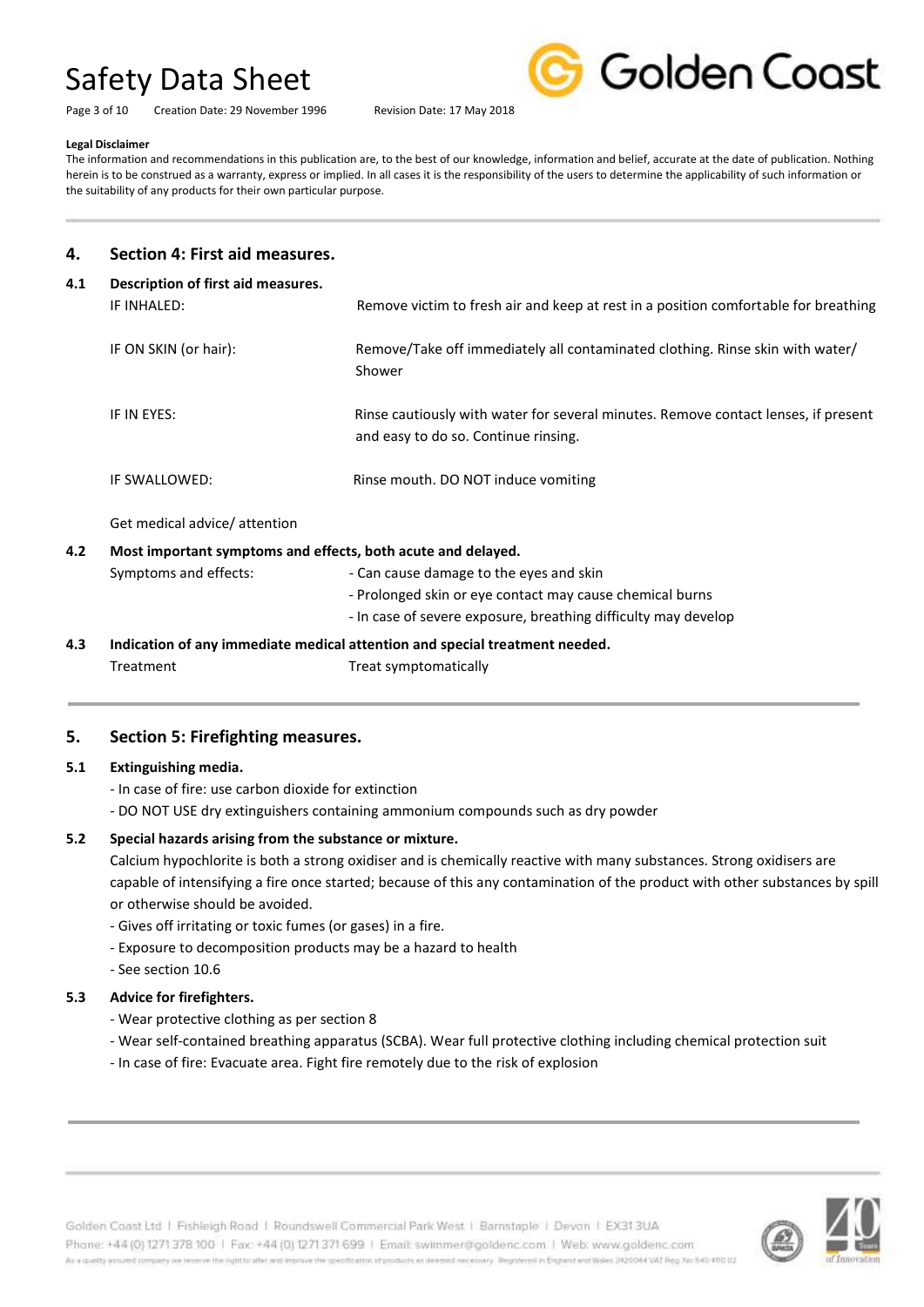Page 4 of 10 Creation Date: 29 November 1996 Revision Date: 17 May 2018



#### **Legal Disclaimer**

The information and recommendations in this publication are, to the best of our knowledge, information and belief, accurate at the date of publication. Nothing herein is to be construed as a warranty, express or implied. In all cases it is the responsibility of the users to determine the applicability of such information or the suitability of any products for their own particular purpose.

### **6. Section 6: Accidental release measures.**

#### **6.1 Personal precautions, protective equipment and emergency procedures.**

- Wear protective clothing as per section 8
- Evacuate the area and keep personnel upwind
- Avoid raising dust
- Avoid contact with combustible material

#### **6.2 Environmental precautions.**

- Avoid release to the environment. Do not allow to enter public sewers and watercourses
- If contamination of drainage systems or water courses is unavoidable, immediately inform appropriate authorities

### **6.3 Methods and material for containment and cleaning up.**

- Place in appropriate container
- Seal containers and label them
- Remove contaminated material to safe location for subsequent disposal
- Do not absorb spillage in sawdust or other combustible material
- Ventilate the area and wash spill site after material pick-up is complete

### **6.4 Reference to other sections.**

See Section 1 for emergency contact information See Section 7 & 8 for information on Personal protective equipment See Section 13 for waste treatment information

# **7. Section 7: Handling and storage.**

#### **7.1 Precautions for safe handling.**

- Do not mix with any other products
- Ensure adequate ventilation
- Avoid contact with skin and eyes
- Avoid breathing dust/fume/gas/mist/vapours/spray
- Do not eat, drink or smoke when using this product
- Wash thoroughly after handling.

# **7.2 Conditions for safe storage, including any incompatibilities.**

- Store away from other materials
- Keep only in original container
- Store in a dry place and protect from moisture
- Store in a well-ventilated place. Keep cool.
- Do not store above 35°C
- Keep away from foodstuff
- Keep away from acid and reducing agents

#### **7.3 Specific end use(s).**

- No information available

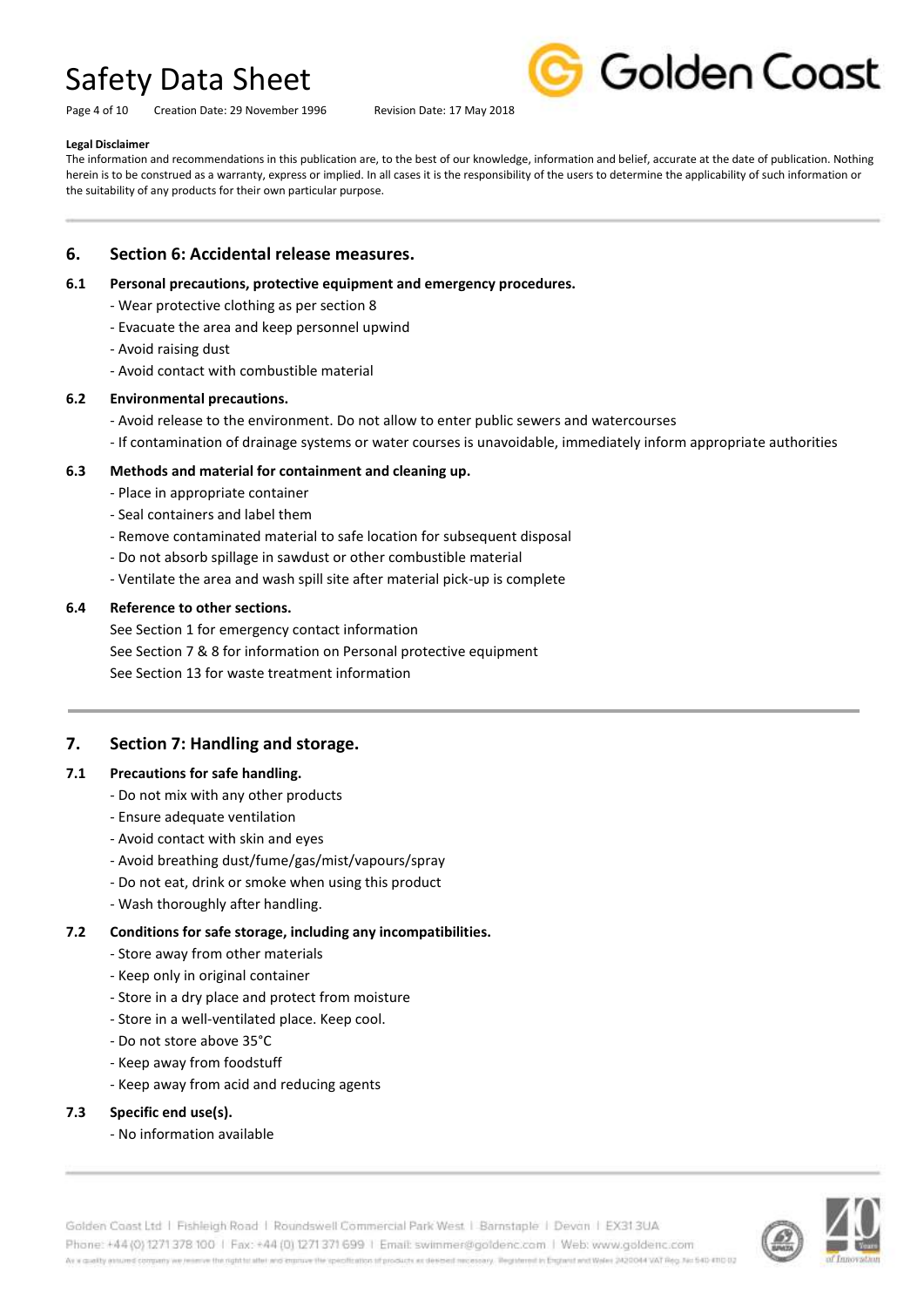Page 5 of 10 Creation Date: 29 November 1996 Revision Date: 17 May 2018



### **Legal Disclaimer**

The information and recommendations in this publication are, to the best of our knowledge, information and belief, accurate at the date of publication. Nothing herein is to be construed as a warranty, express or implied. In all cases it is the responsibility of the users to determine the applicability of such information or the suitability of any products for their own particular purpose.

# **8. Section 8: Exposure controls/personal protection.**

#### **8.1 Control parameters.**

Calcium Hypochlorite - WEL (short term) 2 mg/m3

### **8.2 Exposure controls.**

Engineering controls should be provided which maintain airborne concentrations below the relevant guidelines.

#### **Personal protective equipment**

- **-** In case of inadequate ventilation wear respiratory protection
- Wear protective gloves. The selected gloves have to satisfy the specifications of EU Directive 89/686/EEX and standard EN374
- Wear safety glasses approved to standard EN 166
- Wear apron or other light protective clothing

# **9. Section 9: Physical and chemical properties.**

### **9.1 Information on basic physical and chemical properties.**

-Appearance: White, granules

-Odour: Chlorine

- -pH 12 at 1% concentration
- Boiling point not known
- Vapour pressure not applicable
- Vapour density not applicable
- Melting point 180°C with decomposition
- Water solubility 217 g/l at 27°C
- Specific gravity not known
- Flash point not known
- Strong oxidising agent
- Partition coefficient:n-Octanol/water not known
- Evaporation rate not known
- Viscosity not applicable

#### **9.2 Other Information**

- No other information available

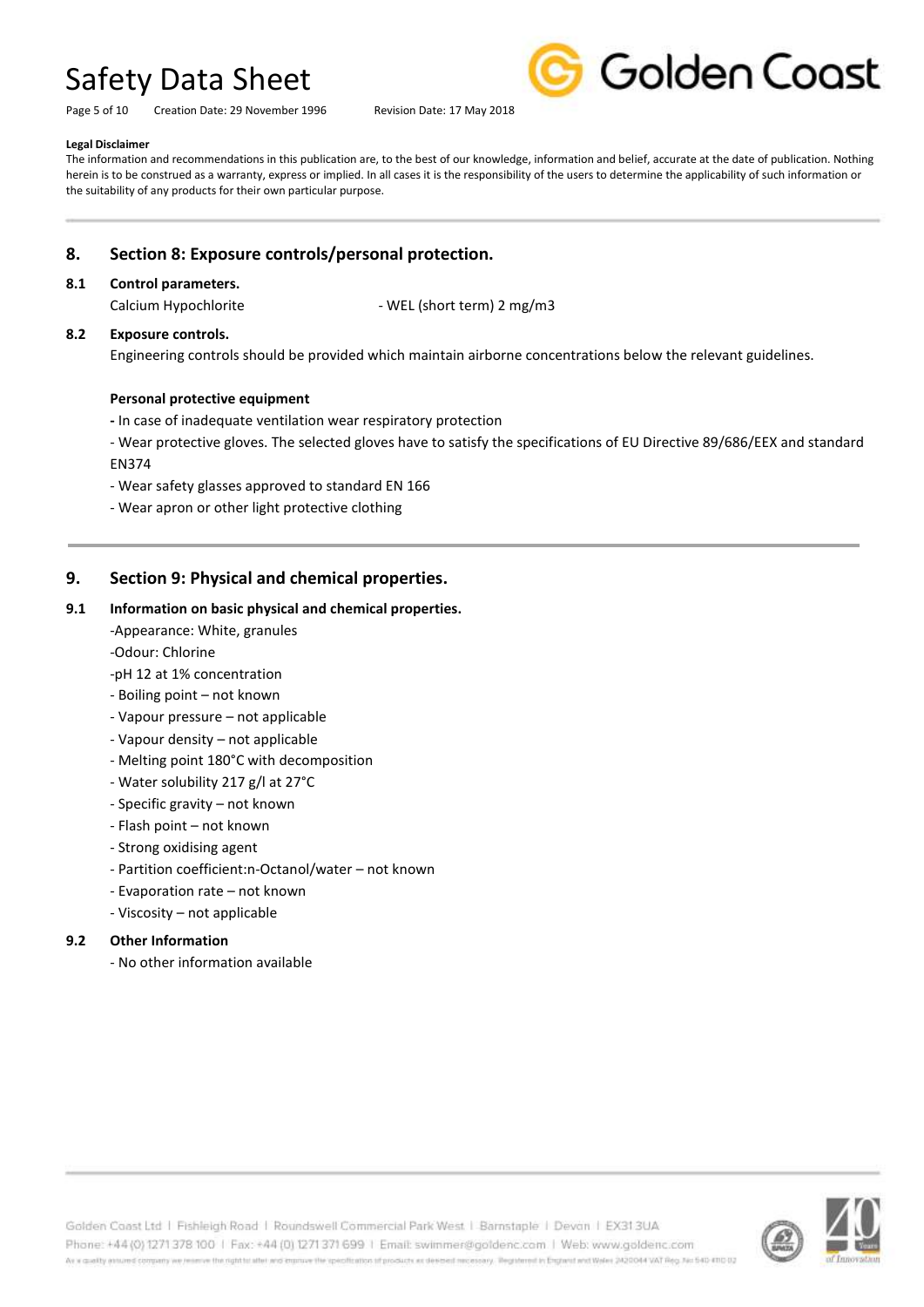Page 6 of 10 Creation Date: 29 November 1996 Revision Date: 17 May 2018



### **Legal Disclaimer**

The information and recommendations in this publication are, to the best of our knowledge, information and belief, accurate at the date of publication. Nothing herein is to be construed as a warranty, express or implied. In all cases it is the responsibility of the users to determine the applicability of such information or the suitability of any products for their own particular purpose.

# **10. Section 10: Stability and reactivity.**

#### **10.1 Reactivity.**

- Strong oxidising agent
- Use with other products may release chlorine

#### **10.2 Chemical stability.**

- Decomposes above 180°C

#### **10.3 Possibility of hazardous reactions.**

- Contact with acids liberates toxic gas
- Exothermic reaction on heating

#### **10.4 Conditions to avoid.**

- Keep away from heat and moisture
- Prevent ingress of humidity and moisture into container or package. Always close the lid after use.
- Avoid contact with combustible material
- Avoid contact with foodstuffs

#### **10.5 Incompatible materials.**

- Reacts with acids to produce chlorine
- Incompatible with reducing agents
- Incompatible with metals
- Incompatible with strong oxidizing substances
- Ammonia

#### **10.6 Hazardous decomposition products.**

- Decomposition products may include acidic and toxic gases
- Decomposition products may include oxygen
- Decomposition products may include chlorine
- Decomposition products may include carbonoxides

# **11. Section 11: Toxicological information.**

#### **11.1 Information on toxicological effects.**

- LD50 (oral, rat) 790 mg/kg
- Prolonged skin or eye contact may cause chemical burns

| Inhalation | - May cause respiratory trac irritation |
|------------|-----------------------------------------|
|------------|-----------------------------------------|

- Causes delayed pulmonary oedema

- 
- Contact with skin **Contact with skin** Causes blistering of the skin
	- Causes redness and irritation
	- Can cause damage to the mucous membranes

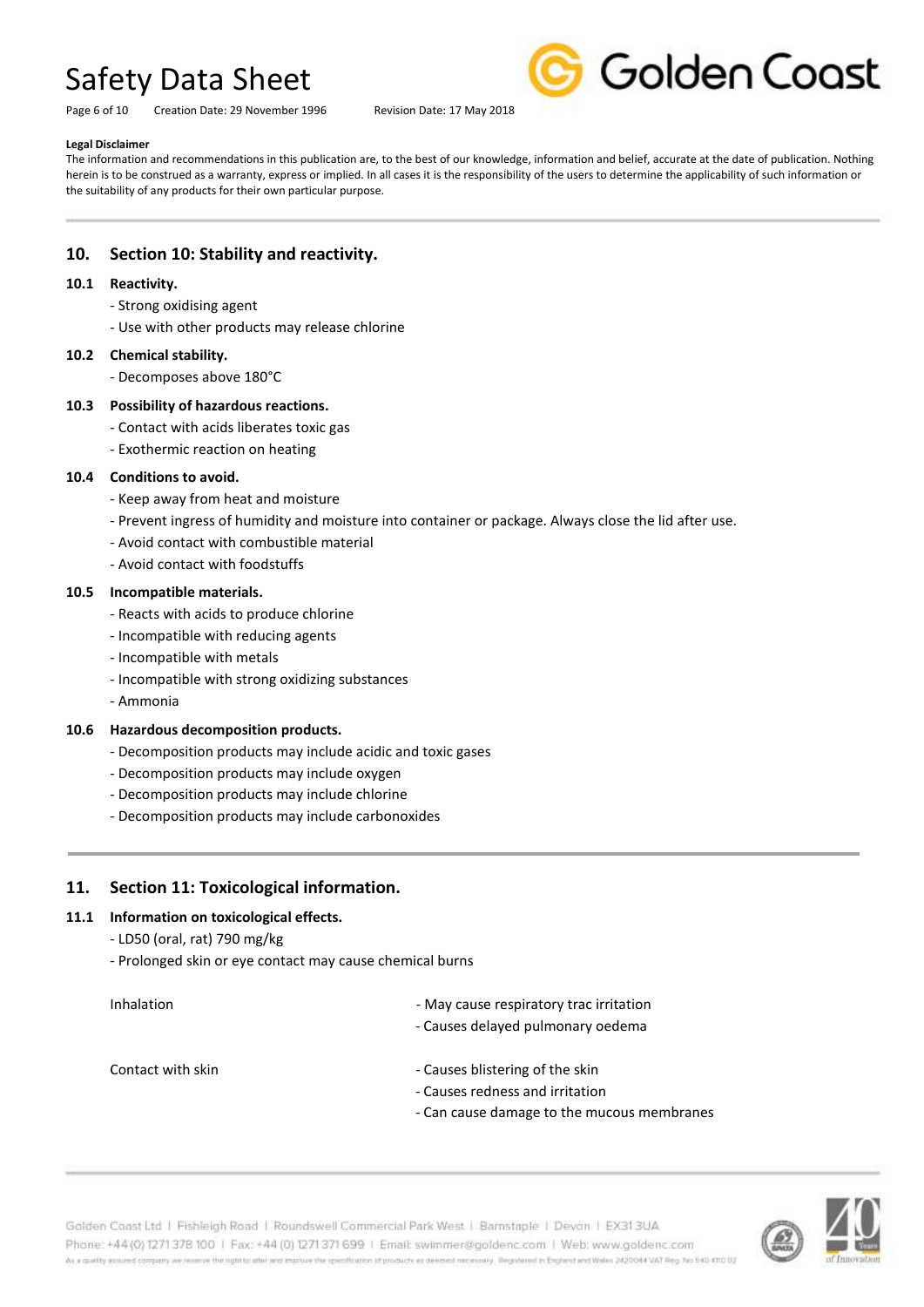

Page 7 of 10 Creation Date: 29 November 1996 Revision Date: 17 May 2018

#### **Legal Disclaimer**

The information and recommendations in this publication are, to the best of our knowledge, information and belief, accurate at the date of publication. Nothing herein is to be construed as a warranty, express or implied. In all cases it is the responsibility of the users to determine the applicability of such information or the suitability of any products for their own particular purpose.

| Contact with eyes | - Causes redness and swelling                                                                                                                                  |
|-------------------|----------------------------------------------------------------------------------------------------------------------------------------------------------------|
|                   | - Causes burning sensation                                                                                                                                     |
|                   | - Can cause damage to the eyes                                                                                                                                 |
| Ingestion         | - The ingestion of significant quantities may cause burning sensation<br>- The ingestion of significant quantities may cause damage to the digestive<br>system |
| Carcinogenicity   | - No evidence of carcinogenic effects                                                                                                                          |
| Teratogenicity    | - No information available                                                                                                                                     |
| Mutagenicity      | - No information available                                                                                                                                     |

# **12. Section 12: Ecological information.**

### **12.1 Toxicity.**

- Very toxic to aquatic life
- LC50 (bluegillsunfish) 0.088mg/I (96hr)
- LC50 (rainbowtrout) 0.16mg/l (96hr)
- EC5 (Daphniamagna) 0.116 mg/l (48hr)

# **12.2 Persistence and degradability.**

- **12.3 Bioaccumulation potential.** Partition coefficient:  $\blacksquare$
- **12.4 Mobility in soil.**
- **12.5 Results of PBT and vPvB assessment.**

# **12.6 Other adverse effects.**

- Persistence and degradability No information available
	-
- Mobility **Mobility This substance in poorly absorbed onto soils or sediments** 
	- Large volumes may penetrate soil and contaminate groundwater
- PBT identification:  $\overline{\phantom{a}}$  Not a PBT according to REACH Annex XIII
- Other adverse effects:  $\sim$  Do not allow product to reach ground water, water course or sewage system
	- Must not reach sewage water or drainage ditch undiluted or unneutralized
	- Danger to drinking water if even extremely small quantities leak into the ground
	- May cause long term adverse effects in the aquatic environment

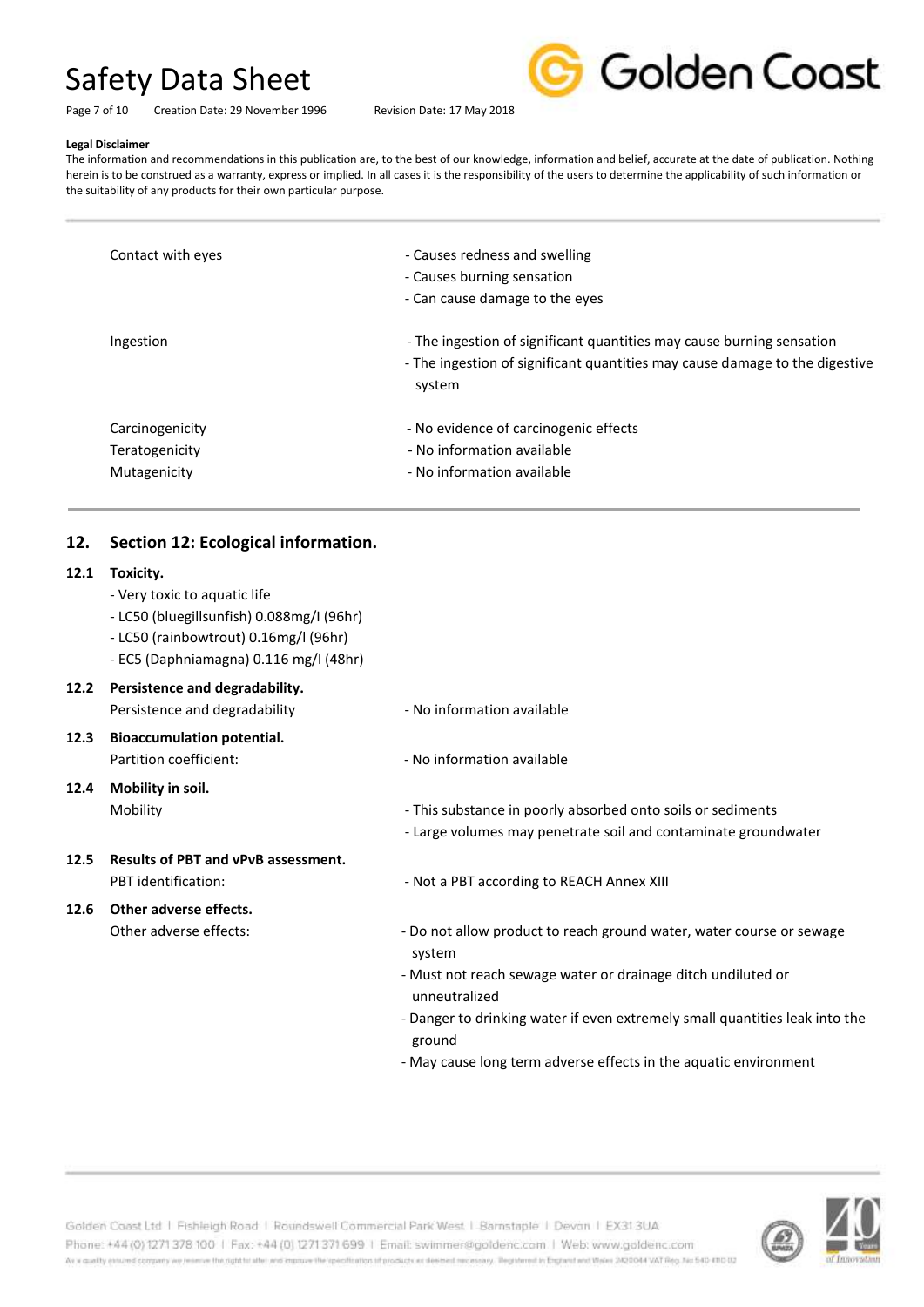Page 8 of 10 Creation Date: 29 November 1996 Revision Date: 17 May 2018



#### **Legal Disclaimer**

The information and recommendations in this publication are, to the best of our knowledge, information and belief, accurate at the date of publication. Nothing herein is to be construed as a warranty, express or implied. In all cases it is the responsibility of the users to determine the applicability of such information or the suitability of any products for their own particular purpose.

# **13. Section 13: Disposal considerations.**

#### **13.1 Waste treatment methods.**

- Disposal should be in accordance with local, state or national legislation
- Avoid release to the environment
- Do not allow this product to enter public sewers and water courses
- This material and/or its container must be disposed of as hazardous waste
- Do not reuse empty containers without commercial cleaning or reconditioning

#### **Classification**

Waste codes in accordance with the European Waste Catalogue (EWC) are origin-defined. Since this product is used in several industries, no Waste Code can be provided by the supplier. The Waste Code should be determined in arrangement with you waste disposal partner or the responsible authority.

# **14. Section 14: Transport information.**







**Oxidising Agent** Corrosive Marine Pollutant

**14.1 UN number.** UN3487

- **14.2 UN proper shipping name.** CALCIUM HYPOCHLORITE, HYDRATED, CORROSIVE
- **14.3 Transport hazard class(es).**  $5.1 + 8$
- **14.4 Packing group.** II
- **14.5 Environmental hazards.** Marine Pollutant
- **14.6 Special precautions for user.** See Section 7
- **14.7 Transport in bulk according to Annex II of MARPOL 73/78 and the IBC code.** Not applicable

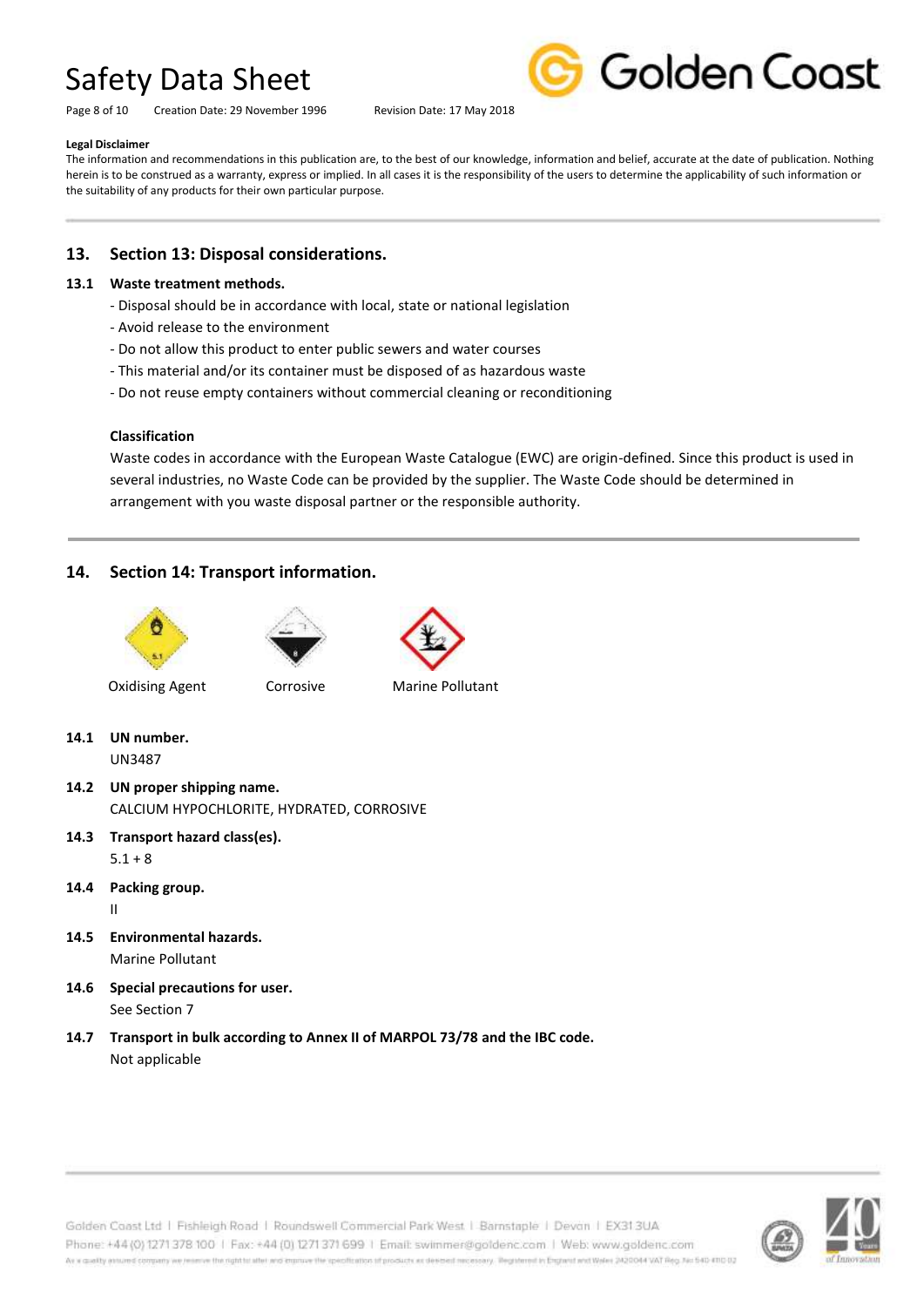

Page 9 of 10 Creation Date: 29 November 1996 Revision Date: 17 May 2018

# **Legal Disclaimer**

The information and recommendations in this publication are, to the best of our knowledge, information and belief, accurate at the date of publication. Nothing herein is to be construed as a warranty, express or implied. In all cases it is the responsibility of the users to determine the applicability of such information or the suitability of any products for their own particular purpose.

| Road/Rail (ADR/RID)          |        |                                           |
|------------------------------|--------|-------------------------------------------|
| <b>Proper Shipping Name:</b> |        | CALCIUM HYPOCHLORITE, HYDRATED, CORROSIVE |
| ADR UN No:                   | 3487   |                                           |
| <b>ADR Hazard Class:</b>     | 5.1(8) | ADR Packaging Group: II                   |
| Tunnel Code:                 | E      |                                           |
| Sea (IMDG)                   |        |                                           |
| <b>Proper Shipping Name:</b> |        | CALCIUM HYPOCHLORITE, HYDRATED, CORROSIVE |
| <b>IMDG UN No:</b>           | 3487   |                                           |
| <b>IMDG Hazard Class:</b>    | 5.1(8) | <b>IMDG packaging Group: II</b>           |
| Air (ICAO/IATA)              |        |                                           |
| Proper Shipping Name:        |        | CALCIUM HYPOCHLORITE, HYDRATED, CORROSIVE |
| ICAO UN No:                  | 3487   |                                           |
| ICAO Hazard Class:           | 5.1(8) | ICAO Packaging Group: II                  |

# **15. Section 15: Regulatory information.**

- **15.1 Safety, health and environmental regulations/legislation specific for the substance or mixture.** This Safety Data Sheet is provided in compliance with REACH Regulation (EC) No 1907/2006
- **15.2 Chemical safety assessment.**

No data available

# **16. Section 16: Other information.**

Full text of H-statements referred to under sections 2 and 3 H272: May intensify fire; oxidiser H302: Harmful if swallowed H314: Causes severe skin burns and eye damage H400: Very toxic to aquatic life

This information is believed to be accurate and represents the best information currently available to us. However we make no warranty or merchantability, or fitness for any particular use, or any other warranty, express or implied, with this information, and we assume no liability resulting from use of this information. Users should make their own investigations to determine the suitability of the information for their particular needs and uses.